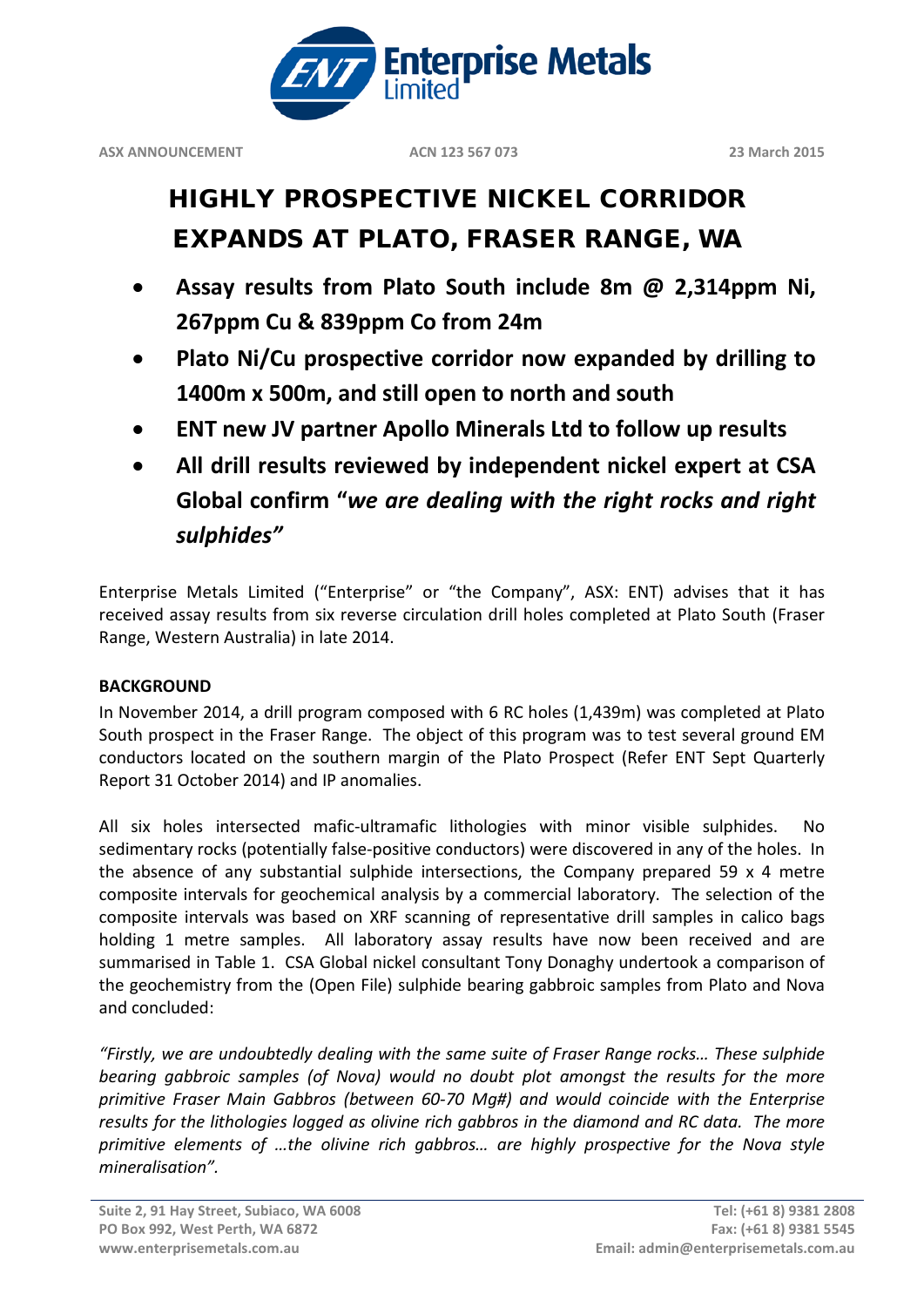

**Figure 1. Magnetic Image showing Plato & Plato South Drill Hole Locations**

| Hole           | <b>From</b> | To       | Av   | Min  | <b>Max</b> | Av        | Min | <b>Max</b> | Av  | Min       | <b>Max</b> |
|----------------|-------------|----------|------|------|------------|-----------|-----|------------|-----|-----------|------------|
| ID             | (m)         | (m)      | Ni   | Ni   | Ni         | <b>Cu</b> | Cu  | Cu         | Co  | <b>Co</b> | Co         |
| PLRC007        | 156         | 160      | 1    |      |            | 49        |     |            | 44  |           |            |
| PLRC009        | 112         | 116      | 36   |      |            | 56        |     |            | 46  |           |            |
| PLRC009        | 180         | 184      |      |      |            | 48        |     |            | 47  |           |            |
| <b>PLRC010</b> | 8           | 36       | 1458 | 756  | 2626       | 175       | 96  | 333        | 330 | 42        | 998        |
| <b>PLRC010</b> | 36          | 48       | 387  | 369  | 406        | 92        | 77  | 105        | 73  | 52        | 86         |
| <b>PLRC011</b> | 4           | 64       | 1108 | 764  | 1391       | 87        | 48  | 138        | 114 | 96        | 165        |
| PLRC011        | 64          | 76       | 370  | 173  | 626        | 33        | 26  | 46         | 44  | 25        | 70         |
| <b>PLRC011</b> | 76          | 96       | 1410 | 1304 | 1487       | 88        | 62  | 110        | 143 | 136       | 149        |
| PLRC011        | 96          | 100      | 381  |      |            | 60        |     |            | 70  |           |            |
| <b>PLRC011</b> | 104         | 112      | 1377 | 1375 | 1378       | 72        | 69  | 75         | 137 | 136       | 138        |
| <b>PLRC011</b> | 156         | 160      | 1447 |      |            | 89        |     |            | 145 |           |            |
| <b>PLRC011</b> | 168         | 172      | 1131 |      |            | 37        |     |            | 128 |           |            |
| <b>PLRC011</b> | 176         | 229(EOH) | 1062 | 509  | 1337       | 38        | 26  | 47         | 126 | 76        | 153        |
| PLRC012        | 4           | 24       | 224  | 26   | 365        | 80        | 44  | 110        | 125 | 36        | 345        |

**Table 1. Summary of laboratory assays from all 4 metre composite samples analysed. All results in ppm, Averages rounded to nearest 1ppm**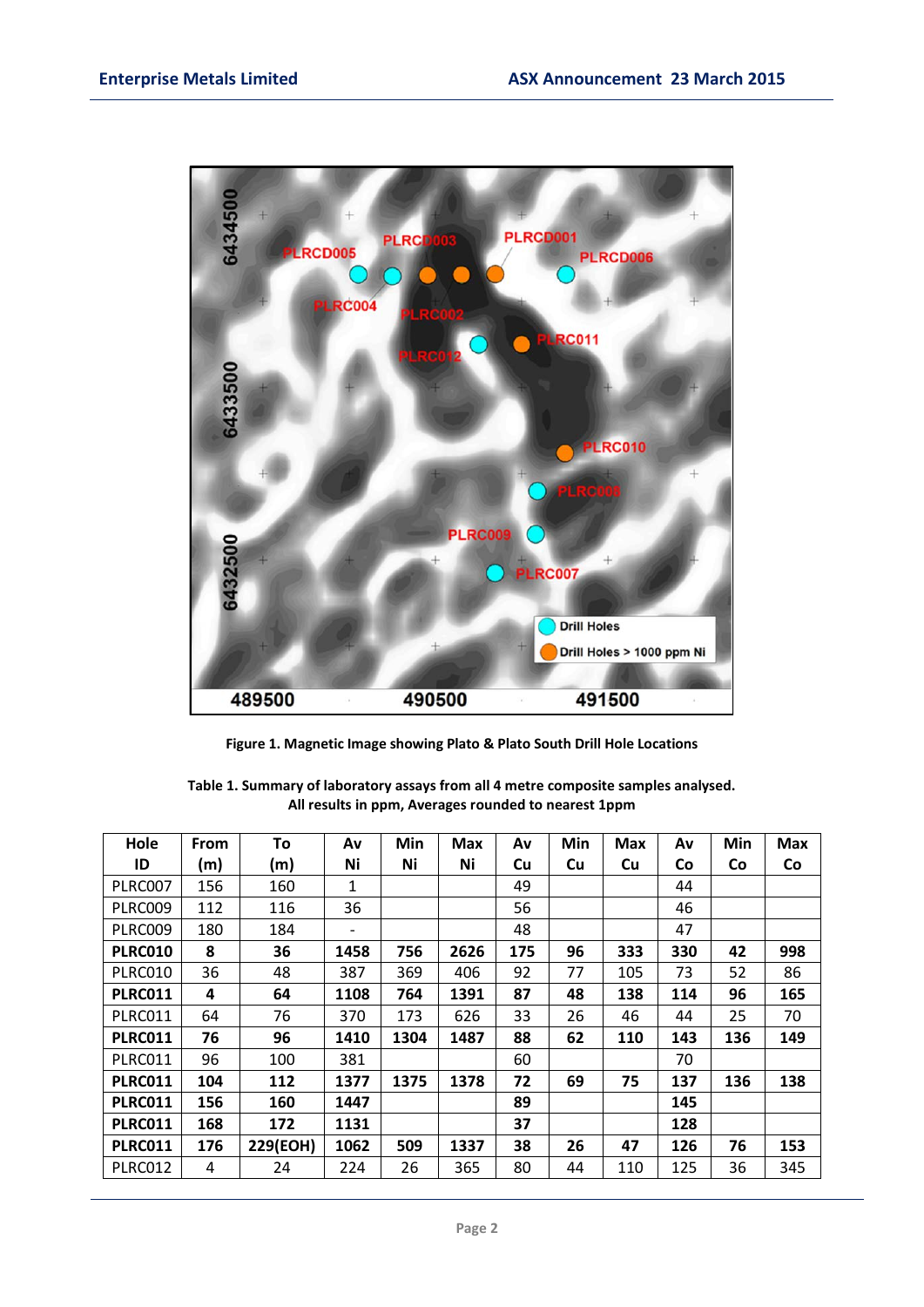#### **BACKGROUND TO ORPHEUS JV**

On 12 February 2015, Enterprise announced that it had entered into a sale and joint venture agreement with Fraser Range Exploration Pty Ltd (FRE), a wholly owned subsidiary of ASX listed Apollo Minerals Ltd (ASX:AON), the terms of which include:

- FRE to purchase a 70% interest in 4 Fraser Range tenements, and free carry ENT at 30% interest to completion of any Bankable Feasibility Study on any Mining Area,
- The consideration is the payment of a \$100,000 non-refundable deposit, and the payment of a further \$100,000 on the Completion Date, and the issue of 20 million fully paid ordinary shares in the capital of AON to ENT on the Completion Date which is to occur within 14 days from the date of the Agreement,
- FRE to sole fund all JV activities on the tenements until the date when FRE delivers to ENT a Bankable Feasibility Study for a discovery in a defined Mining Area,
- The tenements outside the Mining Area will remain subject to the exploration agreement and FRE will remain responsible for sole funding all exploration, and if either party withdraws from any tenement or the joint venture area in total, then the remaining party retains a 100% interest in the tenement or total project area as appropriate.

Further information can be obtained from Enterprise's ASX announcement on 12 February 2015.



**Figure 2. Gravity Image Showing Location of Orpheus JV Tenements**

**Dermot Ryan Managing Director**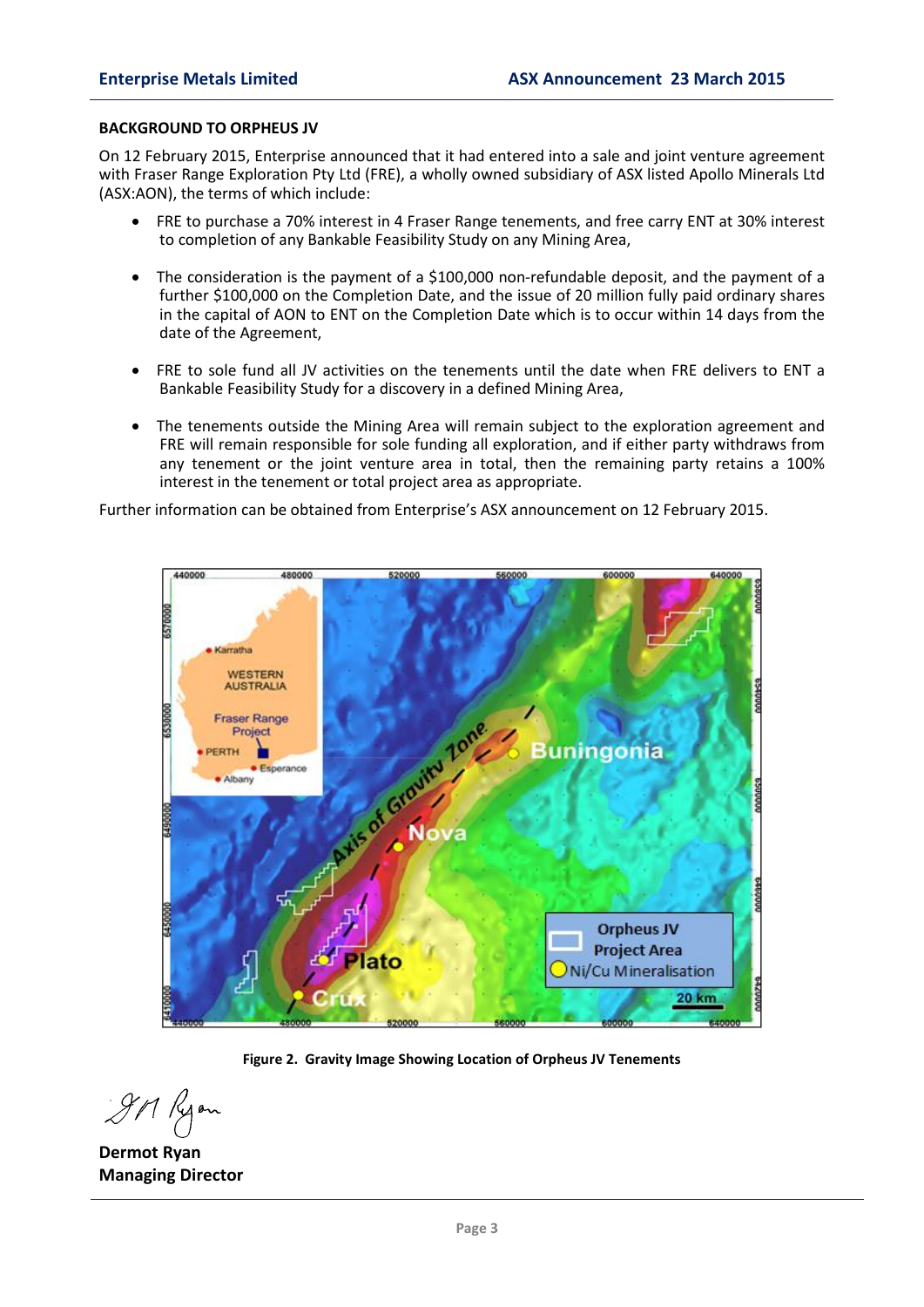#### *Competent Persons statement*

*The information in this report that relates to Exploration Results and Mineral Resources is based on information compiled by Mr Dermot Ryan, who is employed as the Managing Director of the Company through geological consultancy Xserv Pty Ltd. Mr Ryan is a Fellow of the Australasian Institute of Mining & Metallurgy, a Fellow of the Australian Institute of Geoscientists and has sufficient experience of relevance to the styles of mineralisation and the types of deposits under consideration, and to the activities undertaken, to qualify as a Competent Person as defined in the 2012 Edition of the Joint Ore Reserves Committee (JORC) Australasian Code for Reporting of Exploration Results, Mineral Resources and Ore Reserves. Mr Ryan consents to the inclusion in this report of the matters based on information in the form and context in which it appears.*

| Hole ID | <b>North</b> | East   | RL  | Dip   | <b>Azimuth</b> | Max_Depth | Lease_ID |
|---------|--------------|--------|-----|-------|----------------|-----------|----------|
| PLRC007 | 6432425      | 490845 | 282 | $-70$ | 273            | 196       | E63/1281 |
| PLRC008 | 6432650      | 491080 | 283 | -60   | 272            | 278       | E63/1281 |
| PLRC009 | 6432900      | 491090 | 287 | -60   | 271            | 250       | E63/1281 |
| PLRC010 | 6433120      | 491250 | 292 | $-70$ | 271            | 256       | E63/1281 |
| PLRC011 | 6433750      | 491000 | 295 | $-60$ | 90             | 229       | E63/1281 |
| PLRC012 | 6433750      | 490750 | 295 | $-70$ | 90             | 230       | E63/1281 |

#### **Table 2. Plato Prospect, Drill Collar Attributes**

*Grid System is GDA94(MGA),zone 51*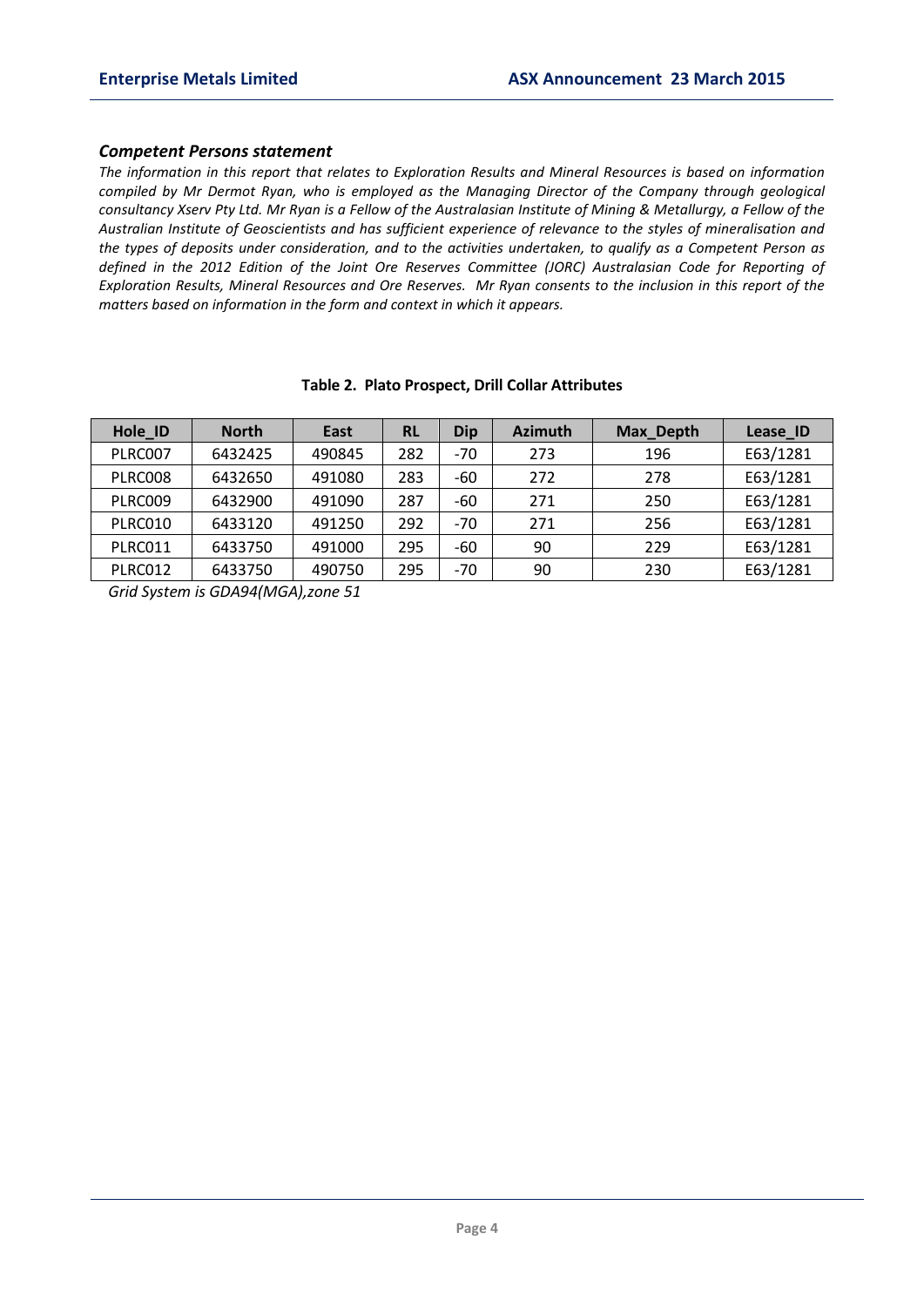

## **JORC Code, 2012 Edition – Table 1 report**

## **Section 1 Sampling Techniques and Data**

(Criteria in this section apply to all succeeding sections.)

| Criteria                                             | Commentary                                                                                                                                                                                                                                                                                                                                                                                                                                                                                                                                                                                                                                                                                                                                                  |
|------------------------------------------------------|-------------------------------------------------------------------------------------------------------------------------------------------------------------------------------------------------------------------------------------------------------------------------------------------------------------------------------------------------------------------------------------------------------------------------------------------------------------------------------------------------------------------------------------------------------------------------------------------------------------------------------------------------------------------------------------------------------------------------------------------------------------|
| <b>Drilling technique</b>                            | 6 Reverse Circulation (RC) drill holes with face sampling hammer bit.at the Plato South<br>$\bullet$<br>prospect.                                                                                                                                                                                                                                                                                                                                                                                                                                                                                                                                                                                                                                           |
| <b>Drill sample</b><br>recovery                      | For 6 RC holes, recoveries were logged visually as a volume percentage.<br>$\bullet$<br>Each RC sample was split into 10% (for laboratory analysis) and 90% into a large green<br>٠<br>plastic bag through a triple tier splitter.<br>Whole RC sample obtained.<br>$\bullet$                                                                                                                                                                                                                                                                                                                                                                                                                                                                                |
| <b>Logging</b>                                       | RC drill chips have been geologically logged to a level of detail deemed appropriate for<br>$\bullet$<br>mineral exploration.<br>RC drill logs record lithology, mineralogy, mineralisation, weathering, colour and other<br>$\bullet$<br>appropriate features.<br>All RC logging is quantitative.<br>٠<br>6 RC drill holes reported were logged in full.<br>٠                                                                                                                                                                                                                                                                                                                                                                                              |
| Sub-sampling<br>techniques and<br>sample preparation | RC samples were cyclone split. Samples were collected mostly dry.<br>$\bullet$<br>RC samples are collected at 1m intervals from a cyclone and split into 10% and 90%<br>$\bullet$<br>representative samples.<br>4m Samples of equal volume were composited from 1 metre 90% green bag samples using<br>٠<br>a spear. In house blank and duplicate sampleswere inserted as 1 in 20 samples to be<br>analysed with each batch of samples.<br>Samples sizes are appropriate to the size of the RC chips.<br>٠<br>All RC samples were sent to Minanalytical Laboratory for geochemical analysis.<br>The sample preparation of RC samples follows industry best practice. All 4m samples were<br>$\bullet$<br>pulverized to a minimum of 85% passing 75 microns. |
| Quality of assay data<br>and laboratory tests        | The analytical technique used a mixed acid digest on 4m RC composite samples and 4 acid<br>$\bullet$<br>digest on 1 metre RC samples.<br>For RC samples, 1 in 20 samples was a Company duplicate. No Company standards were<br>$\bullet$<br>used. The Company has relied upon Minanalytical Laboratory for standards and QA/QC.                                                                                                                                                                                                                                                                                                                                                                                                                             |
| Verification of sampling<br>and assaying             | The sampling techniques were reviewed in the field by the Managing Director.<br>$\bullet$<br>Significant intersections of the RC chips were checked by handheld XRF analyser, visually<br>$\bullet$<br>verified by the Managing Director and an independent technical consultant.<br>There have been no been twinned holes to date.<br>٠<br>Primary sampling and logging data was collected by excel templates using flat files.<br>No Adjustments or Calibrations were made to the assay data reported.                                                                                                                                                                                                                                                    |
| Location of data<br>points                           | Drillhole collars were located by GPS. Elevation values were in AHD. Expected accuracy is<br>$\bullet$<br>+/- 3m for northing and easting and +/-10m for elevation coordinates.<br>The grid system is GDA94(MGA), zone 51<br>The GPS is +/- 5m. A digital terrain model has been derived from data collected during the<br>$\bullet$<br>airborne magnetic survey of the whole tenement.                                                                                                                                                                                                                                                                                                                                                                     |
| Data spacing and<br>distribution                     | There is insufficient data to establish geological and grade continuity at this stage.<br>$\bullet$<br>Mineralised intervals have been analysed at 4 metre intervals.                                                                                                                                                                                                                                                                                                                                                                                                                                                                                                                                                                                       |